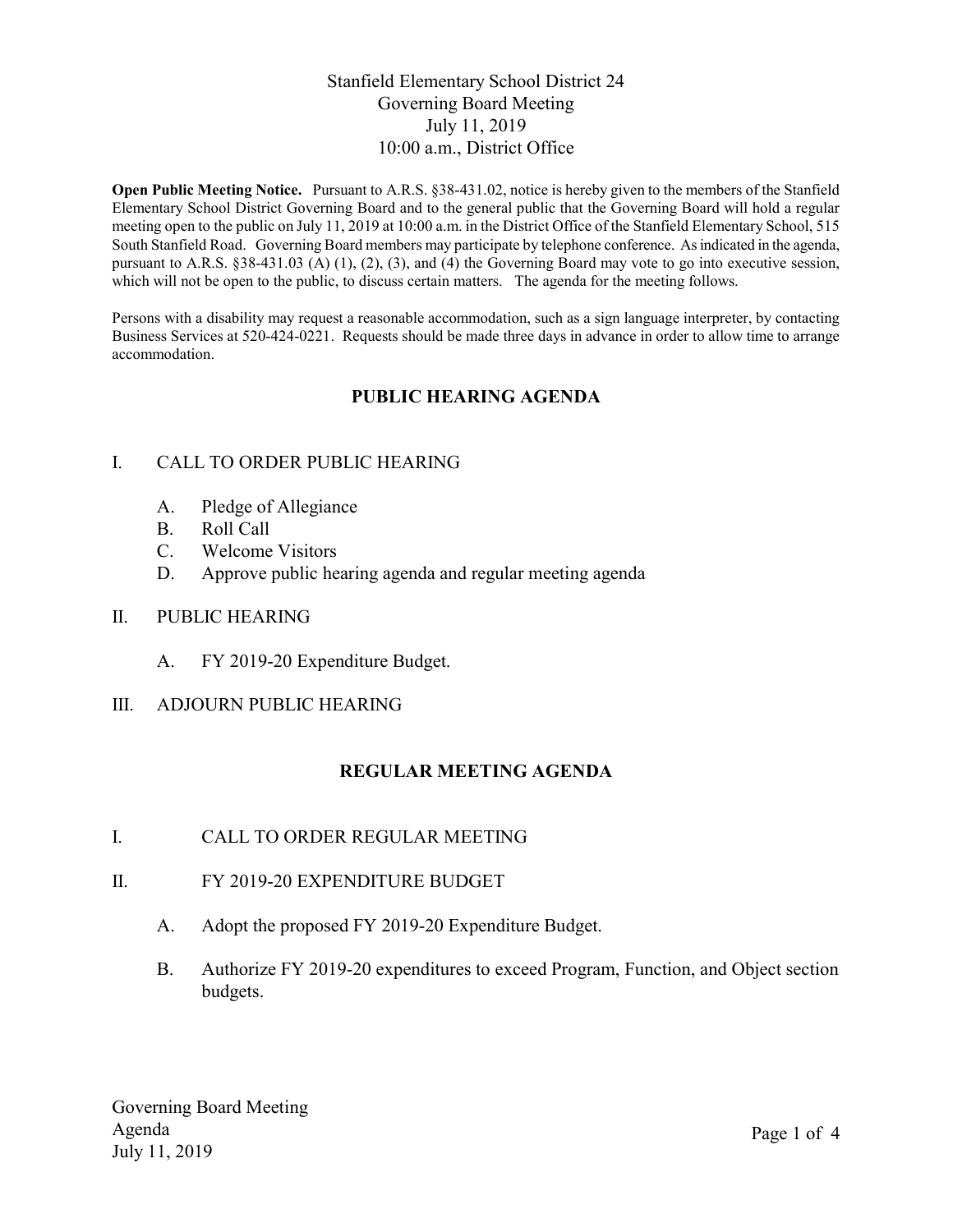## III. CALL TO THE PUBLIC

Guidance for Public Participation in Board Meetings is provided in Policy BEDH. The President may recognize individuals wishing to address the Board under Call to the Public or under the item on the Agenda they wish to address. Each individual will be allowed five minutes unless additional time was requested and granted in advance by the Superintendent or President. ARS 38-432.02(H) provides that Board members shall not respond to comments unless the item is on the agenda.

The Board shall not hear personal complaints against school personnel or a person connected with the district. A procedure is provided by the Board for disposition of legitimate complaints in Policies KL, KB and KLD.

## LLAMADA AL PÚBLICO

La póliza BEDH, provee una guía publica para participar en juntas de la Mesa Directiva. El presidente de la Mesa Directiva puede reconocer a los individuos que desean dirigirse a la mesa bajo llamada al público o bajo el artículo en la agenda que desean tratar. A cada individuo se le otorgaran cinco minutos de tiempo, a menos que el Presidente o Superintendente le hayan concedido tiempo adicional por adelantado. La Póliza ARS 38- 432.02 dice que ningún miembro de la mesa responderá a ningún tipo de comentarios de temas que no estén en la agenda.

La mesa no oirá quejas personales en contra de personal de la escuela o personas que tengan alguna conexión con el Distrito. Para este tipo de quejas la mesa provee otro tipo de procedimientos para la disposición de quejas legítimas las cuales se encuentran en las siguientes Pólizas KL, KB, y KLD.

#### IV. APPROVAL OF MINUTES

Approve the June 25, 2019 regular governing board meeting minutes.

### V. REPORTS

- A. Superintendent's Report 1. June Public Funds Expenditure Reports. (Pages 1-4)
- B. June Student Activities Report. (Page 5)
- C. Principal's Report (Page 6)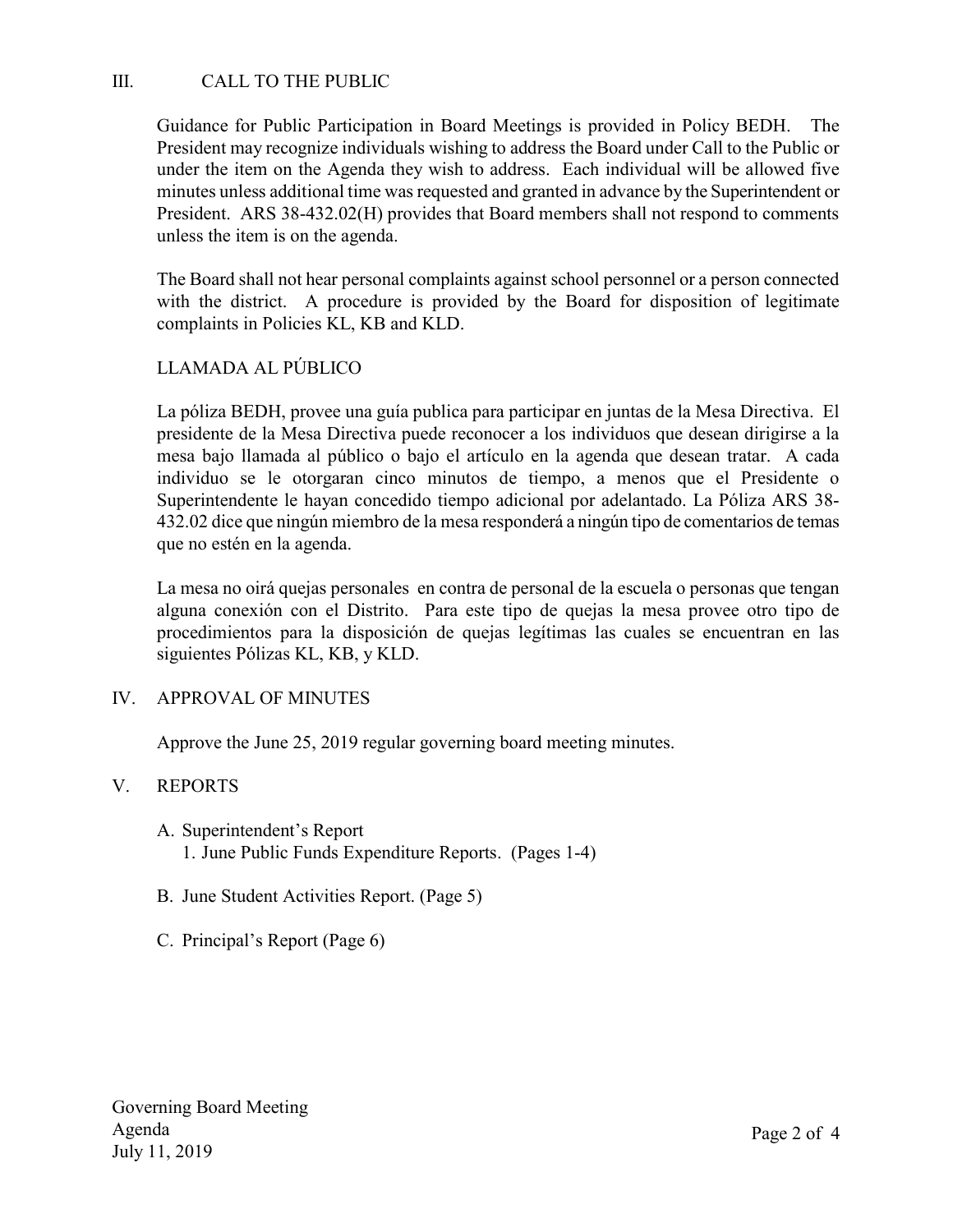- D. Operations Support Services Reports (Page 7-9)
	- 1. Technology
	- 2. Transportation
	- 3. Maintenance

#### VI. NEW BUSINESS ACTION ITEMS – PERSONNEL

All hiring is pending satisfactory completion of background investigation, records verification, and fingerprint report.

- A. Approve extra duty for the 2019-2020 school year for Maria Romero, Lead Custodian
- B. Approve extra duty contract for Security and Housing agreement between SESD and Michael Tanascu for FY20

#### VII. NEW BUSINESS ACTION ITEMS – BUSINESS

A. Ratify approval of payroll vouchers

| 1. PV29 | \$70,186.10 |
|---------|-------------|
| 2. PV30 | \$48,663.89 |
| 3. PV31 | \$22,898.47 |

- B. Ratify approval of expense vouchers
	- 1. EV1949 \$ 13,047.16 2. EV1950 \$ 31,898.61
	-
	- 3. EV1951 \$ 16.97
	- 4. EV1952 \$ 15,456.76
	- 5. EV1953 \$ 4,899.55
- C. Re-approve facilities use fee schedule for FY 2019-20. (Page 10)
- D. Approve Sole Source for Scientific Learning for FY 2019-20. (Page 11)
- E. Approve out of state travel for Superintendent to attend the AASA National Conference in San Diego, CA, February 13-15, 2019
- F. Approve 2018-2022 agreement for service commitment in return for subsidy of training expenses between Stanfield Elementary School District and Stephonie Martin.
- G. Approve RFP 20-01-25 by Arizona Department of Education to Southwest Foodservice Excellence for Food Service Management Company FY19-20 with option to extend 4 more years.
- H. Adopt FY20 Combined Resolutions (Pages 12-19)